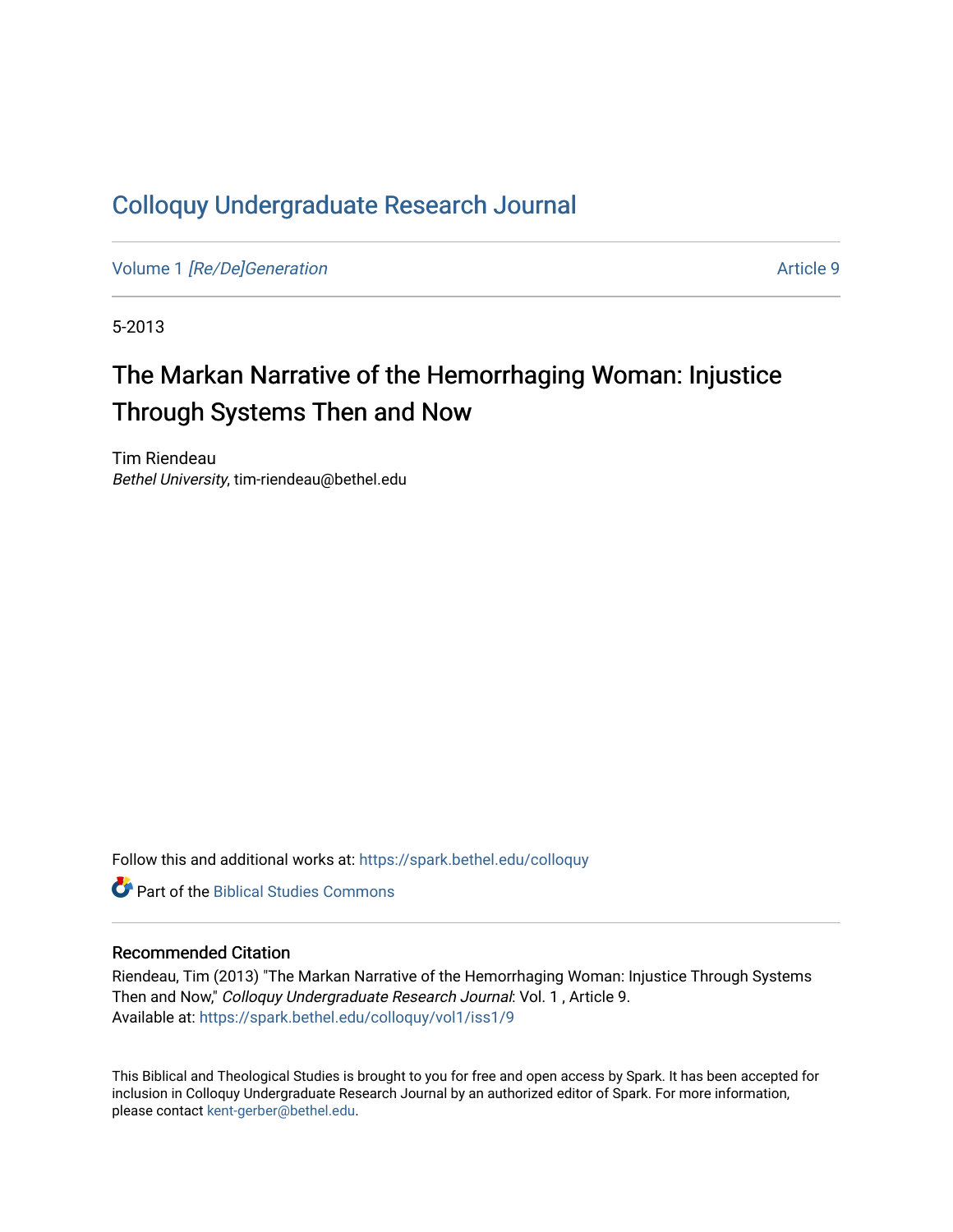# The Markan Narrative of the Hemorrhaging Woman: Injustice Through Systems Then and Now

## *Tim Riendeau*

The story of the hemorrhaging woman has been taught to many as a simple healing story that portrays Jesus' ability to heal anyone with faith. While this idea is not being challenged directly, the text holds and house that much more than that concept. The text itself involves a view into God's justice and God's view on the Jewish traditions of the first century. The abusive social structure in Judaism is challenged in the work of Jesus and his interaction with a hemorrhaging woman from Mark 5:25-34 which display God's justice and care for the oppressed and outcast.

## **World Behind the Text**

## *Second Temple Judaism*

In order to understand the social structures in place during Mark's gospel, one must first understand the historical setting of the narrative. The events of Mark's gospel all occur within the time period commonly referred to as the Second Temple period. The period of Second Temple Judaism begins in 586 BCE with the fall of Jerusalem to Babylon and ends with the destruction of Jerusalem by Rome in 70 CE.1 The large span of time between the two temples causes a great deal of change in culture that can be confusing to the reader as he or she tries to traverse through the biblical narrative. Even amidst these changes, the emphasis on the Torah persisted and its instruction and obedience was expected by Jewish persons.2

## *Ceremonial Cleanliness and Un-cleanliness*

The emphasis on obedience of Torah led to the continued understanding and following of cleanliness laws. These laws ranged from what could or could not be eaten to whom could be touched without defiling one's own cleanliness.<sup>3</sup> While most of the cleanliness laws are found in Leviticus and Deuteronomy, some are scattered throughout the Pentateuch.

The laws involving physical touch often revolved around avoiding blood, a dead body, or a leper. To be in contact with any of these would defile the person and he or she would have to be subject to a ritualistic cleansing involving washing their bodies and clothes thoroughly.<sup>4</sup> Anyone found to be "unclean" was to be avoided and considered an outcast to their contemporaries until found "clean" yet again.5 The unclean person was also excluded from worship. One should not misunderstand and believe that cleanliness was to looked down upon for it happened to all people and could be easily treated. The only way a person could be entirely outcasted was to have a condition that made him or her perpetually unclean. Lepers, for instance, were treated as outcasts due to their constant unclean state; keeping them from God's presence in Temple.<sup>6</sup>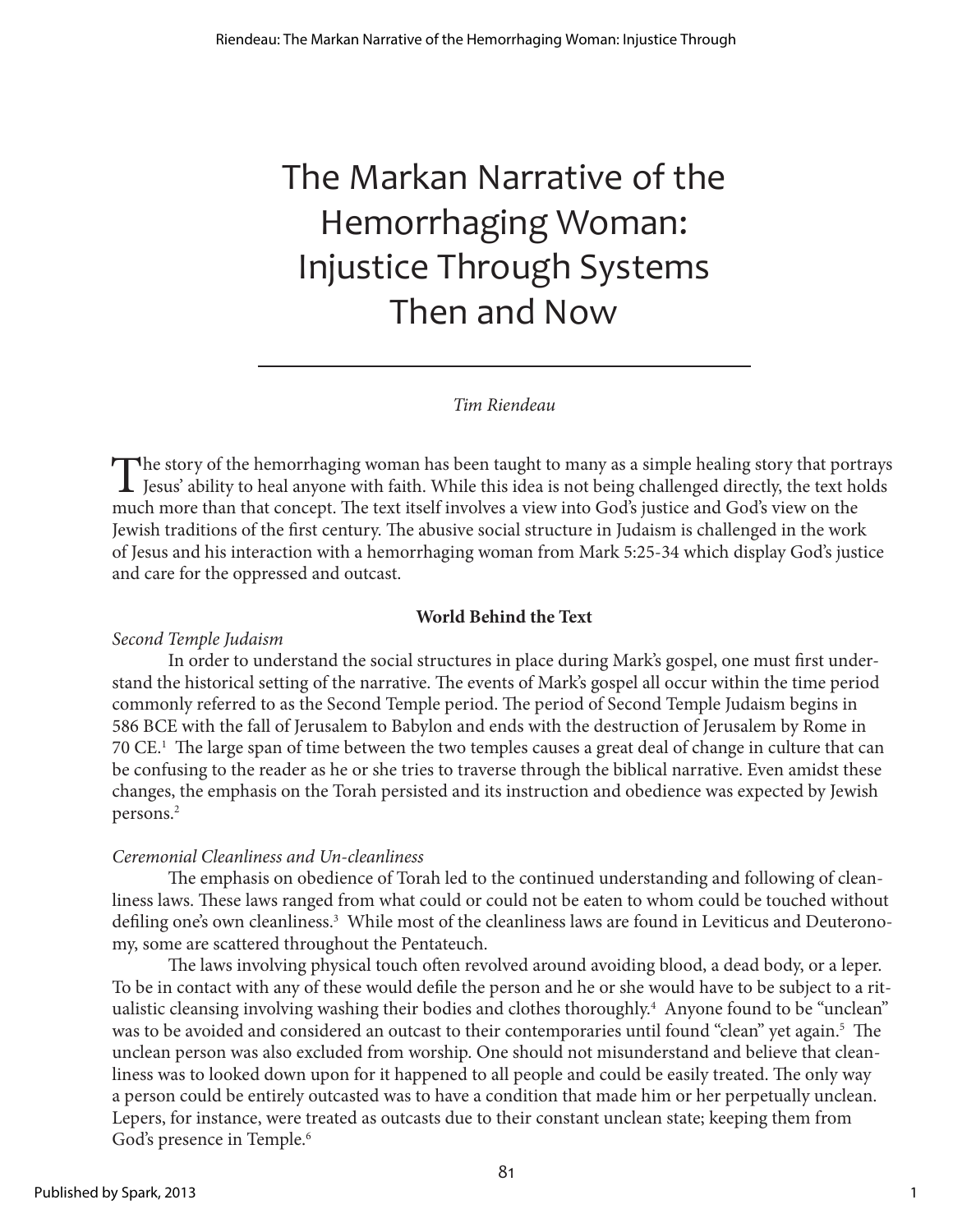#### COLLOQUY Colloquy Undergraduate Research Journal, Vol. 1 [2013], Art. 9

### *Women in the First Century*

Concerning women in the first century, many assume today, that the culture of Israel was strictly "patriarchal".7 This notion would place women in a place with little power or say in their lives, yet this is not entirely true. While the man claimed the right to make decisions for a family, the woman held some form of power.<sup>8</sup> W. Dennis Tucker argues that women held power when it came to obtaining justice for themselves as seen in the stories of Deborah and other women leaders.<sup>9</sup> If an extreme form of patriarchy existed, then such women could have never risen to such heights or been able to fight for their own rights such as the right to independence in the face of becoming a widow (Deut.  $25:5-10$ ).<sup>10</sup>

Even with this in mind, the value of a woman was less than that of a man.<sup>11</sup> A woman's primary function was to bear children and maintain the private affairs of the family while the man handled the public affairs.12 Due to the public nature of a man's life a woman must therefore be careful to not shame a man.13 Shame could come from various ways, with one of the easiest being defiling a man through being "unclean".14

#### *Women and Cleanliness*

The cleanliness laws greatly affected women due to the process of menstruation. The discharge of blood for a period of days would cause the woman to be considered "unclean" for the duration of the process and for a period of time afterwards.<sup>15</sup> A woman, while on her menstrual cycle, could not touch or be touched by a man without polluting the man's cleanliness.<sup>16</sup> A woman with an irregular menstrual cycle, therefore, was to be considered ritually unclean constantly.

### **World of the Text**

#### *The Woman v.24-26*

In the first verses on the passage the reader is introduced to a nameless woman that is said to have had bleeding for twelve years (25). Bleeding itself is a normal malady and, while the person would be considered unclean for a day or two, harmless to one's social standing. This bleeding, however, has lasted for a considerable amount of time (an understatement) and its source is unknown. It can be deducted that the bleeding is most likely uterine bleeding due to Mark's sheepishness in telling the exact location of the hemorrhage.17 This ailment has caused the woman to be on the outside of community and cultic activity due to her chronic ritual uncleanliness as discussed before.

The reader is told that the woman has sought treatment through multiple doctors with no success in healing her (26). It is likely that the treatments did more harm than good for the text reads that "she endured much under many physicians" (26). Mark's emphasis on the additional suffering is important for in Luke's version of the story this detail is omitted.<sup>18</sup> Scholars believe that can be due to Luke's own profession as a physician.<sup>19</sup> The woman endured not only physical suffering but psychological suffering. Keeping in mind her sex and ritual uncleanliness, she would have been visiting multiple male doctors as well as exposing herself to them repeatedly creating a great deal of embarrassment and shame to herself.<sup>20</sup>

#### *The Act v.27*

Her suffering has driven her to desperation and she then decides to take matters into her own hands. Having heard the stories of Jesus' other healings the woman decides to seek his help in anyway possible (27). Mark writes that she "came up behind him in the crowd and touched his cloak" (27). The tactic of coming from behind is not without good reason; her uncleanliness would forbid her from touching even the fringe of Jesus' clothes without making him unclean.<sup>21</sup> Contact with Jesus' clothes is not her only offense in this case as she has ignored the custom keeping her in isolation.<sup>22</sup> The act challenges the social structure by blatantly breaking the laws surrounding her condition of chronic uncleanliness.<sup>23</sup>

#### *The Motive v.28*

Mark presents the reader with an inside look into the mind of the nameless woman in 5:28. She is

82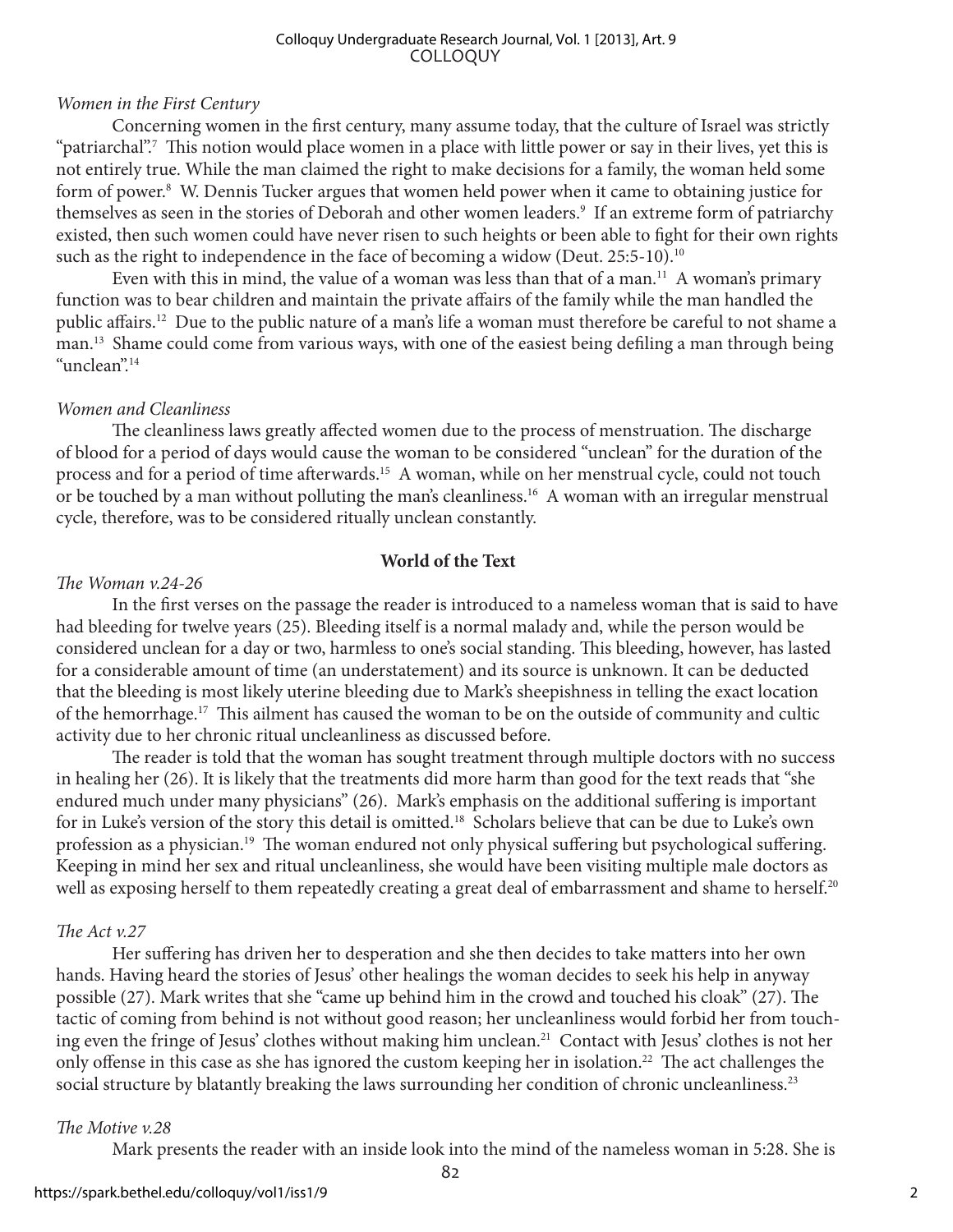recorded as believing that if she touches his clothes, she will be made well or whole (28). While modern medicine experts would scoff at such an idea, belief in the magical properties of a holy man's cloak or shirt was a common belief in the time of Second Temple Judaism.<sup>24</sup> Another instance of this type of healing is shown in Acts as Paul's handkerchiefs and cloths are used to perform healings during his ministry (Acts 19:11-12). The woman has heard of Jesus' healing powers and thus assumes that such power can be evoked through the touch of his cloak.

## *Leaking Power, Leaking Blood v.29-30*

Readers are confronted with not only a confirmation of the woman's beliefs, but also the idea that the power stemmed from Jesus himself. To the original audience the idea that the woman would be healed from such contact is understandable, many other stories had reported the same results, yet there is an interesting twist to Mark's story; the power comes directly from Jesus, not the cloth.25 Pulling the power from Jesus himself contrasts the common belief in the magical properties of the cloth rather than the person who has touched the cloth.<sup>26</sup> This is a reverse of the Levitical cleanliness laws. While contamination would be spread from the touch of the contaminated to an article of clothing, Jesus' healing acts in the reverse as the woman's touch of the garment brings forth healing and thus ritual cleanliness.<sup>27</sup>

While the woman's becoming unclean was immediate with the start of the flow of blood, so it is ended with the flow of power from Jesus. This draws a parallel between Jesus and the woman when looking at both of their conditions. As the woman leaks blood so does Jesus leak power.<sup>28</sup> Opposite of each other, the two flows conflict. The woman's healing shows Jesus' power defeating the illness ravaging her. As the cleanliness laws bound the woman to twelve years of isolation, Jesus' own authority has set the woman free from her bondage.

## *The Dialogue v.30-34*

Mark does not end the narrative with simply the healing. He has included a bit of dialogue that portrays the reason behind the woman's reversal of fortune. Upon realizing power has left him, Jesus turns around in the crowd to attempt to find the one who has drawn the power (30). The question itself is seemingly absurd, as his disciples point out, for he is surrounded by a sizable crowd based on the sudden disappearance of the woman (31). As Jesus continues to look about, the woman presents herself "in fear and trembling" (32,33). Her posture towards Jesus is understandable when one is faced by one they believe to be a theophany (embodiment of a god).<sup>29</sup> While the cultural norm would have Jesus condemn the woman for making him ritually unclean and disobeying standards, he rather acts in compassion towards her. Jesus uses familial, intimate language by calling her "daughter", creating a bond between the two (34).<sup>30</sup> The bond shows that Jesus does not recognize her as an outcast but as a close relative, a drastic change from the social norm. Within the same sentence Jesus also explains the cause for her healing and cleansing: her faith (34). Her confidence in the healing powers of Jesus' cloak (and authority) gave her the courage to defy the standards set before her in order to become well.<sup>31</sup> The woman reached out in faith and was healed accordingly.

## *Mark's Narrative Sandwiches*

Mark's style of writing is of great importance to the search for the correct interpretation of Mark 5:25-34 for it demonstrates his usage of narrative "sandwiches".32 The technique involves interweaving two stories that involve the same idea or message.<sup>33</sup> Both narratives are then enhanced and the purpose more clear than if only one was present.<sup>34</sup> In this case, the story of Jairus and his daughter (Mark 5:21-24, 35-43) is eclipsed by the story of the hemorrhaging woman (5:25-34). Both stories involve the healing of a person, yet the way that each story is approached is of note and needs to be explored deeper.

## *Synopsis of Jairus and God's Daughter*

The story of Jairus and his daughter plays out in two parts separated by the narrative of the hemorrhaging woman. Mark introduces Jairus as a synagogue ruler that approaches Jesus, falling to his knees, he pleads for the healing of his sick daughter (5:21-23). Jesus accepts the request to go to her and it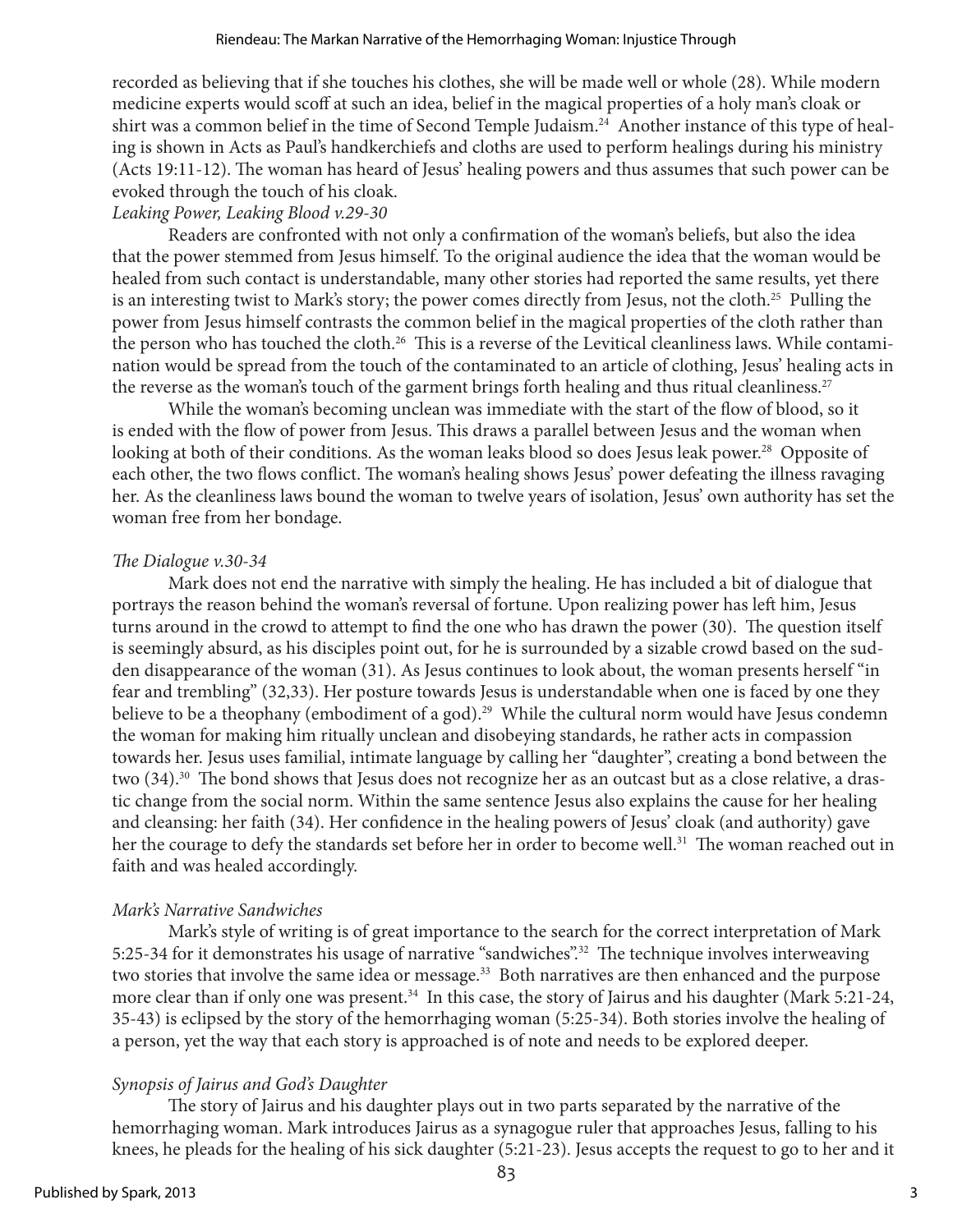#### COLLOQUY Colloquy Undergraduate Research Journal, Vol. 1 [2013], Art. 9

is at this point that the story of the hemorrhaging woman begins as Jesus travels to Jairus' house. During the interruption, Jairus is told of his daughter's death from the illness (35). Jesus is undeterred from this change in events and tells Jairus to not fear but believe (36). The party discovers that the girl has been confirmed dead and mourners have gathered to wail for her (39). Jesus sends the mourners away and approaches the girl's body. He then takes the girl's hand and commands her to wake up and miraculously she revives and begins to walk about (41-42).

## *Jairus and the Woman*

The contrast between the two "main" characters of the stories is simple yet very informative to the social structure of Second Temple Judaism. The most notable difference between the two lies in the names of the characters, or rather the name of one of the characters. Only Jairus is named in both stories, the woman and the daughter both are unnamed.<sup>35</sup> Mark has followed the patriarchal system of the time by naming the man instead of the two women, an interesting fact considering that the women were the ones healed. To further reiterate the patriarchy in place, only Jairus is given his position in the society.<sup>36</sup> Jairus is portrayed as a wealthy, influential man while the woman is noted as impoverished, lowly, and an outcast due to her bleeding.<sup>37</sup> Each contrasting point portrays the patriarchal system in place at the time of Mark's writing the story, as the man is seen with power, wealth, and name.<sup>38</sup> The bleeding woman is then not only seen as unclean but as lower than the man, nameless, and invisible. Her identity itself has been stolen by the systems in place during her lifetime.

## *Faith and Healing*

There is but one point that the two do not differ on: their faith in Jesus' ability to heal. Both characters reach out to Jesus through their faith and Jesus responds compassionately towards both in turn. Jesus shows impartiality to either based on status, name, or otherwise. This healing by faith is a theme that runs through the whole of Mark and made even more beautiful in the combination of these two stories.

## *The Woman and the Daughter*

While the woman and Jairus have such stark contrast between them, the woman and the daughter are similar in many ways. Besides the fact that they are both female by sex, the two are also at similar points in life.39 The child is said to be twelve years old which would put the girl at the transition stage between childhood and womanhood.40 Her age assumes that the girl will begin her own journey into the world of monthly ritual uncleanliness in short time while the older woman has been a part of it for at least twelve years. The two of patriarchy and ritual cleanliness systems would then begin to have full effect on her as she aged as is shown in the image of the hemorrhaging woman.

During the course of the stories, however, it is evident that the cleanliness system is in effect on both women, even if indirectly in one case. While the focus thus far has been on cleanliness regarding blood, to touch a dead body would also cause a person to become unclean. In both cases, then, Jesus should have been declared "unclean" if he were to touch them, yet he shows no qualms about *ignoring* the laws.41 It is through these contacts with the "unclean" that true cleansing springs forth in the form of healing and revival. It is important to note that he does in fact ignore the law and that he can do so justly due to his authority and power. He effectively conquers both systems by reversing them in both cases as the touch that should bring defilement brings restoration instead.

## **World in Front of the Text**

## *Pulpit Exclusion*

Systems designed to keep certain people away from influence and authority still exist today in churches around the world. Such a system involves the exclusion of women from participating in the role of pastor or other church authorities. A common belief in this system is that women should teach other women or children as it is improper for a woman to teach men Scripture.<sup>42</sup> The system is excluding talented women teachers and preachers from spreading the Word of God to those who may benefit from it.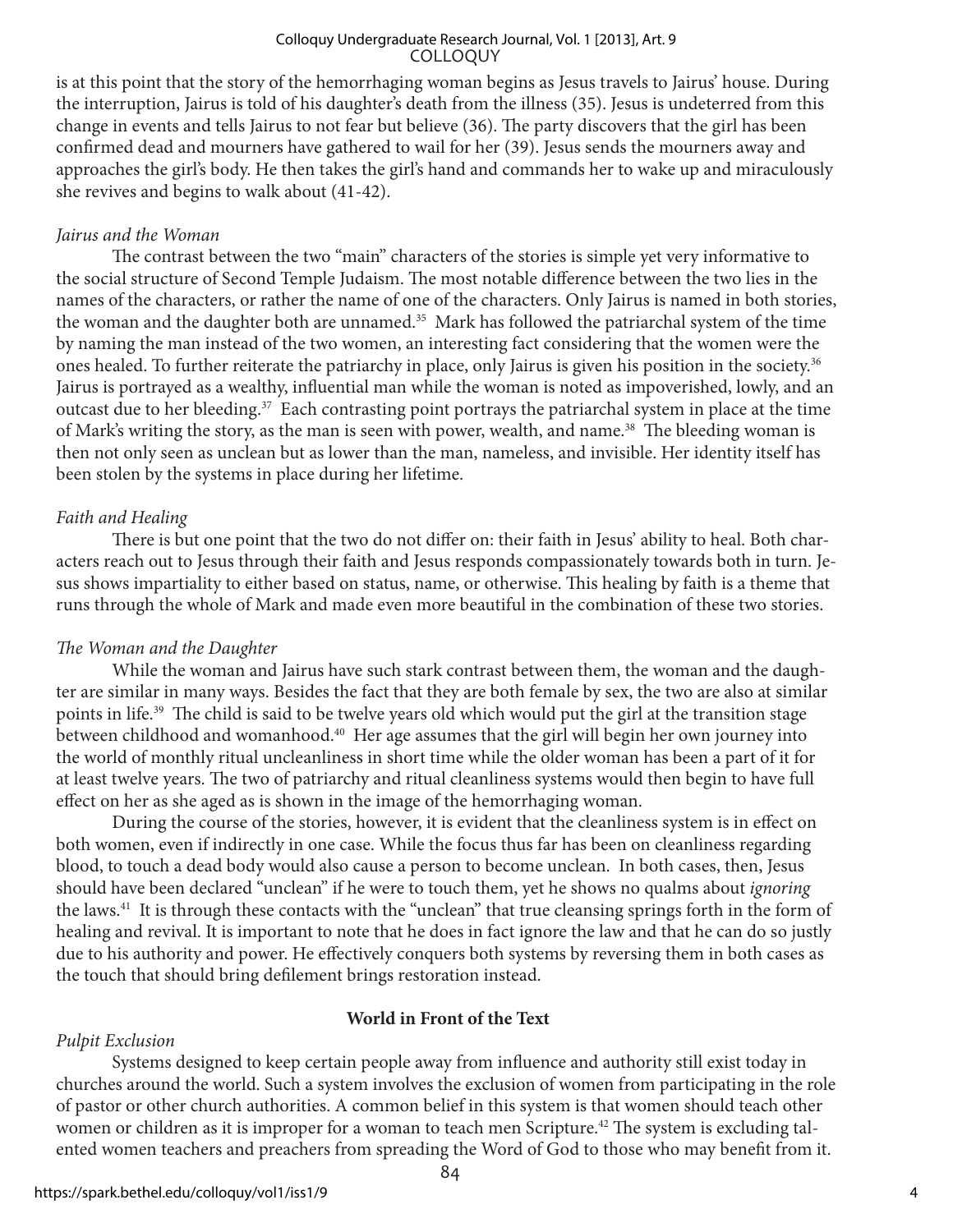Women have a unique look on Scripture that men will miss and to lose the chance to hear this perspective cries injustice.<sup>43</sup> Women bring a new story, their story, to the church that it desperately needs as the church continues to grow and reach new audiences.<sup>44</sup>

The Church has been losing influence in America rapidly. Growth in the Church has declined and people are beginning to leave due to the exclusion of women and the patriarchal system. Without women being able to teach and share as equals, the Church is beginning to show signs of illness and weakness. It is as the bleeding woman, suffering and in need of healing.

## *Unclean or Unfit*

The systems of pulpit exclusion and the Levitical cleanliness laws are very similar in their systematic exclusion of a group of people based on specific criteria. With the Levitical law anyone who was considered unclean could not fully experience God due to his or her condition. As stated before, chronic uncleanliness then separated the person from the community and temple permanently. Pulpit exclusion faces the same unjust principles. Women are denied access to the pulpit, and thus their calling, due to their chronic 'condition" known as their sex.

It must be stated that both systems can be supported by Scripture, though the extreme to which they are enforced breaches the intention of each passage. Both systems were designed for the good of the church yet each was taken to an extreme that was beyond the benefits of the custom and mutated into a system of oppression.

## *God Above Systems*

It is in the face of oppressive systems that God's justice shines brightest. Looking back on the story of the hemorrhaging woman, there is hope. Jesus ignored the cleanliness laws in order to heal those who had called upon him in faith. God's actions show God's justice through the subversion of cultural norms of systematic oppression. He has put himself above all systems through reversing the effects of each. While the law said the woman was unclean and an outcast, Jesus calls her "Daughter" and brings true cleansing. In this way God has also begun reversing the system of pulpit exclusion. Women are being called to ministry in droves. God recognizes their worth as He did the unclean woman. Each woman called is God asserting God's authority over any cultural norm or system that man can create. God's power is reaching women regardless of the system just as God's healing reached the woman through her uncleanliness.

## **Conclusion**

The Church desperately needs to be healed and women are reaching out through faith in order to touch the hems of God's wisdom and knowledge. Shall the church authorities and scholars restrain them or join them in reaching for a better understanding of God? Cultural norms cannot stand in the light of God's authority and justice and thus the Church must also begin to see through the fog of oppression and into the light of new hope. The outcasts shall be delivered and systems shall be reversed through God's justice.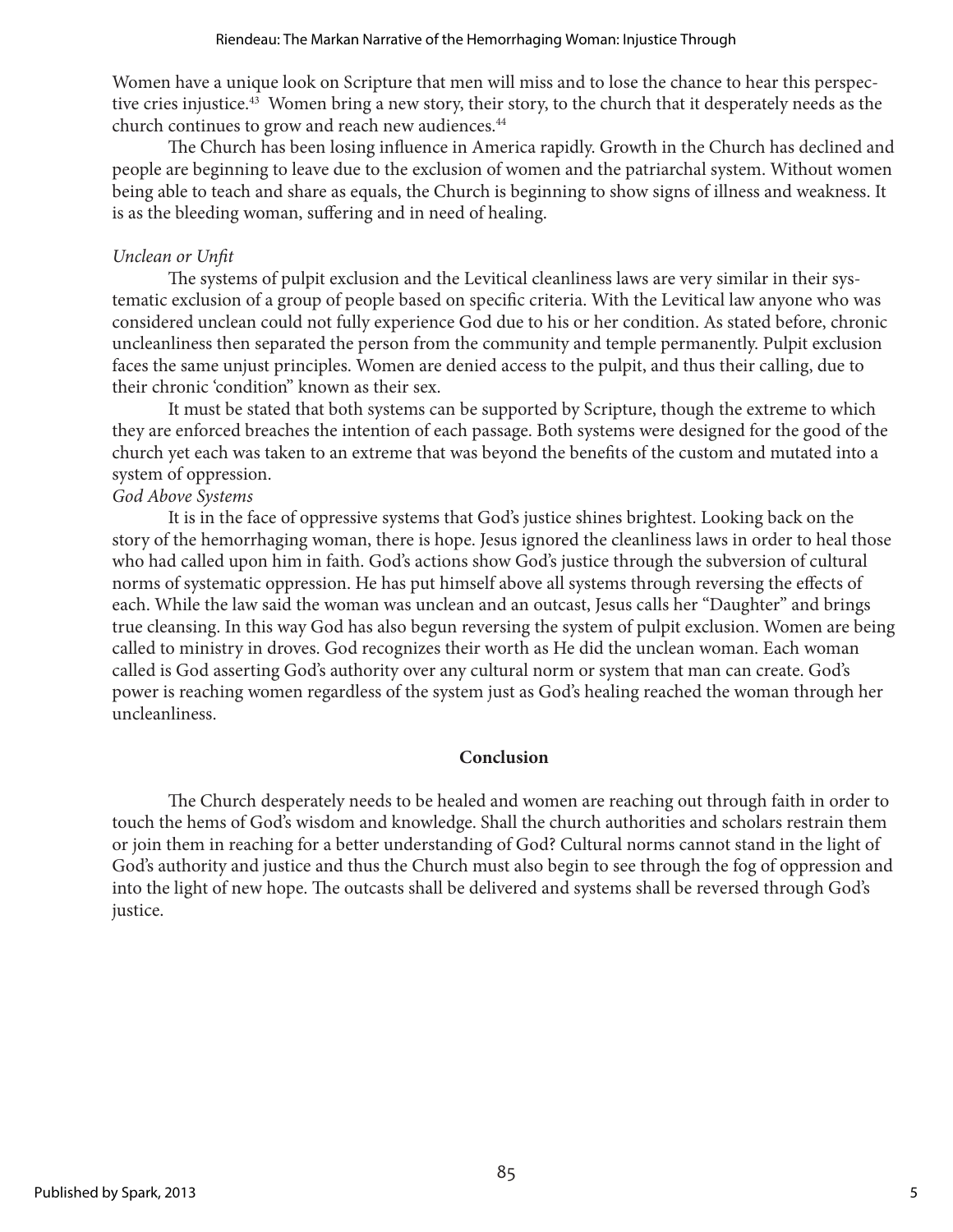#### COLLOQUY Colloquy Undergraduate Research Journal, Vol. 1 [2013], Art. 9

#### Endnotes

<sup>1</sup> J. Julius Scott, Jewish Backgrounds of the New Testament (Grand Rapids: Baker Books, 2000), 73. 2 Scott, Jewish Backgrounds, 65. <sup>3</sup>Catherine Clark Kroeger, and Mary J. Evans, The IVP Women's Bible Commentary, (Downers Grove: InterVarsity Press, 2002), 554. 4 Scott, Jewish Backgrounds, 71. 5 David E. Garland, Mark (Grand Rapids: Zondervan Pub. House, 1996), 220. 6 Garland, Mark, 220 7 Dennis W. Tucker, "Women in the Old testament: Issues of Authority, Power and Justice," TET 119 (2008): 482 8Dennis, "Issues of Authority," 483 9 Dennis, "Issues of Authority," 483 <sup>10</sup>Dennis, "Issues of Authority," 484 <sup>11</sup>Kroeger, Clark, Evans, IVP Commentary, 554 <sup>12</sup>Kroeger, Clark, Evans, IVP Commentary, 554 <sup>13</sup>God'sako Kinukawa, "The Story of the Hemorrhaging Woman (Mark 5:25-34) Read from a Japanese Feminist Context," BI:JCA 2 (1994): 291 <sup>14</sup>Kinukawa, "Story of the Hemorrhaging Woman," 291 <sup>15</sup>Selvidge, "Reaction to Restrictive," 619 <sup>16</sup>Garland, Mark, 219 <sup>17</sup>Joel Marcus, The Anchor Bible 27, Mark 1-8 (New York: Doubleday, 2000), 357 <sup>18</sup>Ezra P Gould, A Critical and Exegetical Commentary on the Gospel According to St. Mark (New York: Charles Scribner's Sons, 1896), 773 19Gould, St. Mark, 773 20Kinukawa, "Story of the Hemorrhaging Woman", 288 21Kroeger, Clark, Evans, IVP Commentary, 554 22Marcus, Mark 1-8, 357 <sup>23</sup>Kinukawa, "Story of the Hemorrhaging Woman", 291 <sup>24</sup>C.R Moss, "The Man with the Flow of Power: Porous Bodies in Mark 5:25-34," JBL 129 (2010): 510 25Moss, "Flow of Power," 510 26Moss, "Flow of Power," 510 <sup>27</sup>Tremper Longman et al., Matthew & Mark (Grand Rapids: Zondervan, 2010), 221 28Moss, "Flow of Power," 516 29Marcus, Mark 1-8, 359 <sup>30</sup>C.E. Powell, "The "Passivity" of Jesus in Mark 5:25-34," The Bibliotheca Sacra 162 (2005): 74 31Powell, "Passivity," 73 32Powell, "Passivity," 68 33Powell, "Passivity," 68 34Longman et al., Matthew & Mark, 224 <sup>35</sup>Carol L. Meyers, Toni Craven, and Ross Shepard Kraemer, Women in Scripture : A Dictionary of Named and Unnamed Women in the Hebrew Bible, the Apocryphal/Deuterocanonical books, and the New Testament, (Boston: Houghton Mifflin, 2000), 424 36Meyers, Toni, and Kraemer, Women in Scripture, 424 <sup>37</sup>Meyers, Toni, and Kraemer, Women in Scripture, 424 38Meyers, Toni, and Kraemer, Women in Scripture, 424 39Meyers, Toni, and Kraemer, Women in Scripture, 424 40Meyers, Toni, and Kraemer, Women in Scripture, 424 41Longman et al., Matthew & Mark, 225 <sup>42</sup>H. Wayne House, The Role of Women in Ministry Today (Nashville: T. Nelson, 1990), 155 <sup>43</sup>Ella Pearson Mitchell, Women : To Preach or Not to Preach : 21 Outstanding Black Preachers Say Yes!. Valley Forge: Judson Press, 1991), 29

44Mitchell, Preach or Not to Preach, 30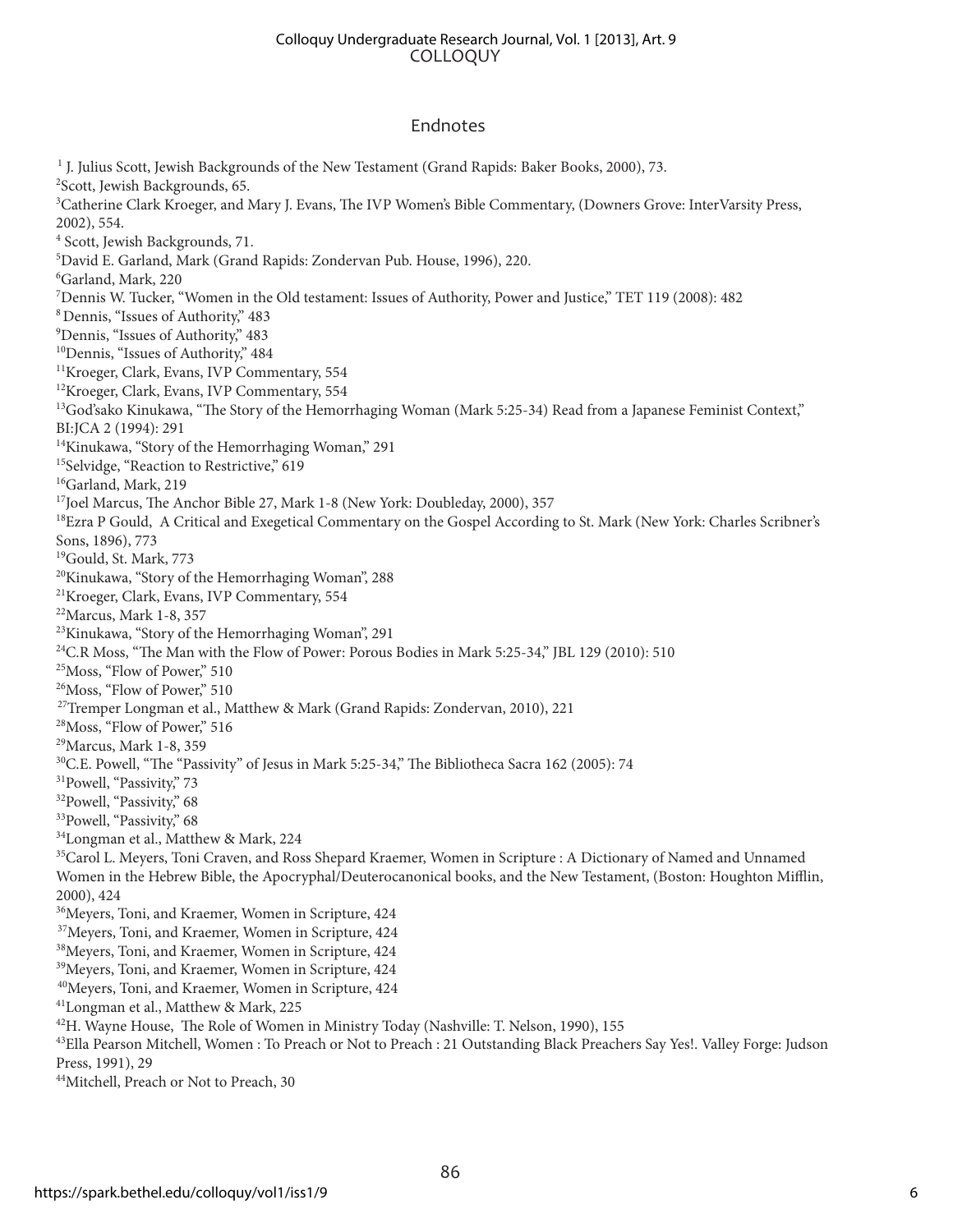#### References

Brooks, James A. *Mark*. Nashville, Tenn.: Broadman Press. 1991.

Garland, David E. *Mark*. Grand Rapids, Mich.: Zondervan Pub. House. 1996.

- Gould, Ezra P. *A Critical and Exegetical Commentary on the Gospel According to St. Mark*. New York: Charles Scribner's Sons. 1896.
- House, H. Wayne. The Role of Women in Ministry Today. Nashville, Tenn.: T. Nelson. 1990.
- Kinukawa, God'sako. "The Story of the Hemorrhaging Woman (Mark 5:25-34) Read from a Japanese Feminist Context." *Biblical Interpretation: A Journal of Contemporary Approaches* 2 (1994): 283- 93.
- Kroeger, Catherine Clark, and Mary J. Evans. The IVP Women's Bible Commentary. Downers Grove, Ill.: InterVarsity Press. 2002.
- Longman, Tremper, David E. Garland, D. A. Carson, Walter W. Wessel, and Mark L. Strauss. *Matthew & Mark*. Grand Rapids, Mich.: Zondervan. 2010.
- Marcus, Joel. *The Anchor Bible 27, Mark 1-8*. New York: Doubleday. 2000.
- Meyers, Carol L., Toni Craven, and Ross Shepard Kraemer . *Women in Scripture : A Dictionary of Named and Unnamed Women in the Hebrew Bible, the Apocryphal/Deuterocanonical Books, and the New Testament*. Boston: Houghton Mifflin. 2000.
- Mitchell, Ella Pearson. *Women : To Preach or Not to Preach : 21 Outstanding Black Preachers Say Yes!*. Valley Forge, PA: Judson Press. 1991.
- Moss C.R. "The Man with the Flow of Power: Porous Bodies in Mark 5:25-34." *Journal of Biblical Litera ture* 129 (2010): 507-19.
- Powell, C. E. "The "Passivity" of Jesus in Mark 5:25-34." *The Bibliotheca Sacra*. 162 (2005): 66-75.
- Scott, J. Julius. *Jewish Backgrounds of the New Testament*. Grand Rapids, Mich.: Baker Books. 2000.
- Selvidge, Marla J. "Mark 5:25-34 and Leviticus 15:19-20: A Reaction to Restrictive Purity Regulations." *Journal of Biblical Literature* 103 (1984): 619-23.
- Tucker, W. Dennis. "Women in the Old Testament: Issues of Authority, Power and Justice." *The Expository Times*. 119 (2008): 481.